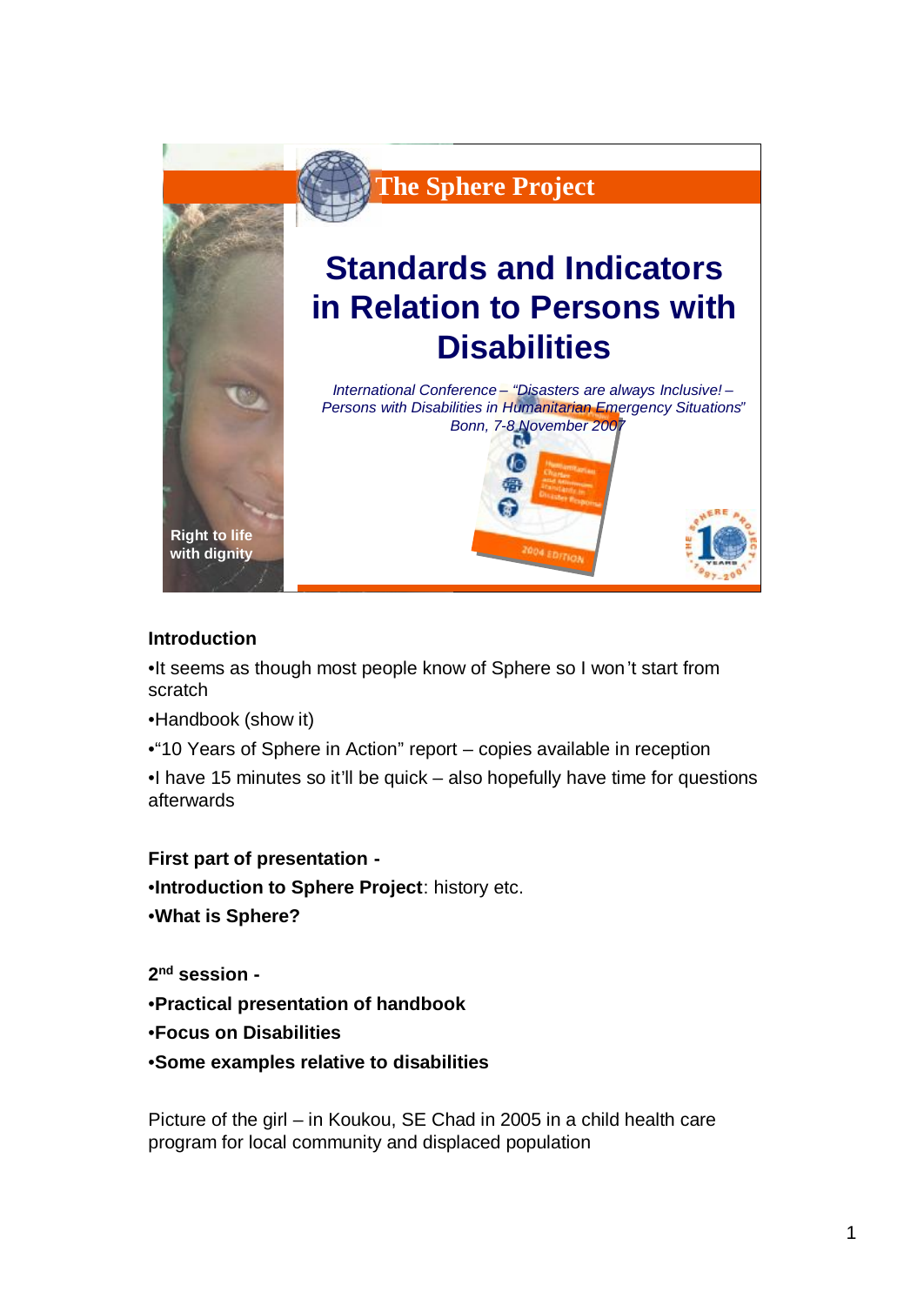

Sphere emerged from the debates in the mid 90s, particularly around the Rwandan genocide, etc (2004 issue of Disasters article by Peter Walker and Susan Purden) -

•The drive to improve quality and accountability – therefore a handbook that would **gather** minimum standards and indicators on whether being reached.

### •**The Sphere Handbook is not a 'how to' manual**

-The Rwanda 1994 multi-donor study

"Unnecessary deaths"

- •Increasing complexity of disasters
- •Numbers of disasters increasing
- •Increasing numbers of actors, With different measures of success

Extensive collaboration and wide consultation – at field level – field driven (not headquarters)

First trial version of Handbook in 1998 (blue looseleaf folder); first edition 2000; second edition 2004; low cost (south Asia) version 2007

Next revision 2010 – process to start 2008; issue of 'companion modules' for those sectors/initiatives related to Sphere but not regarded as 'life saving' etc.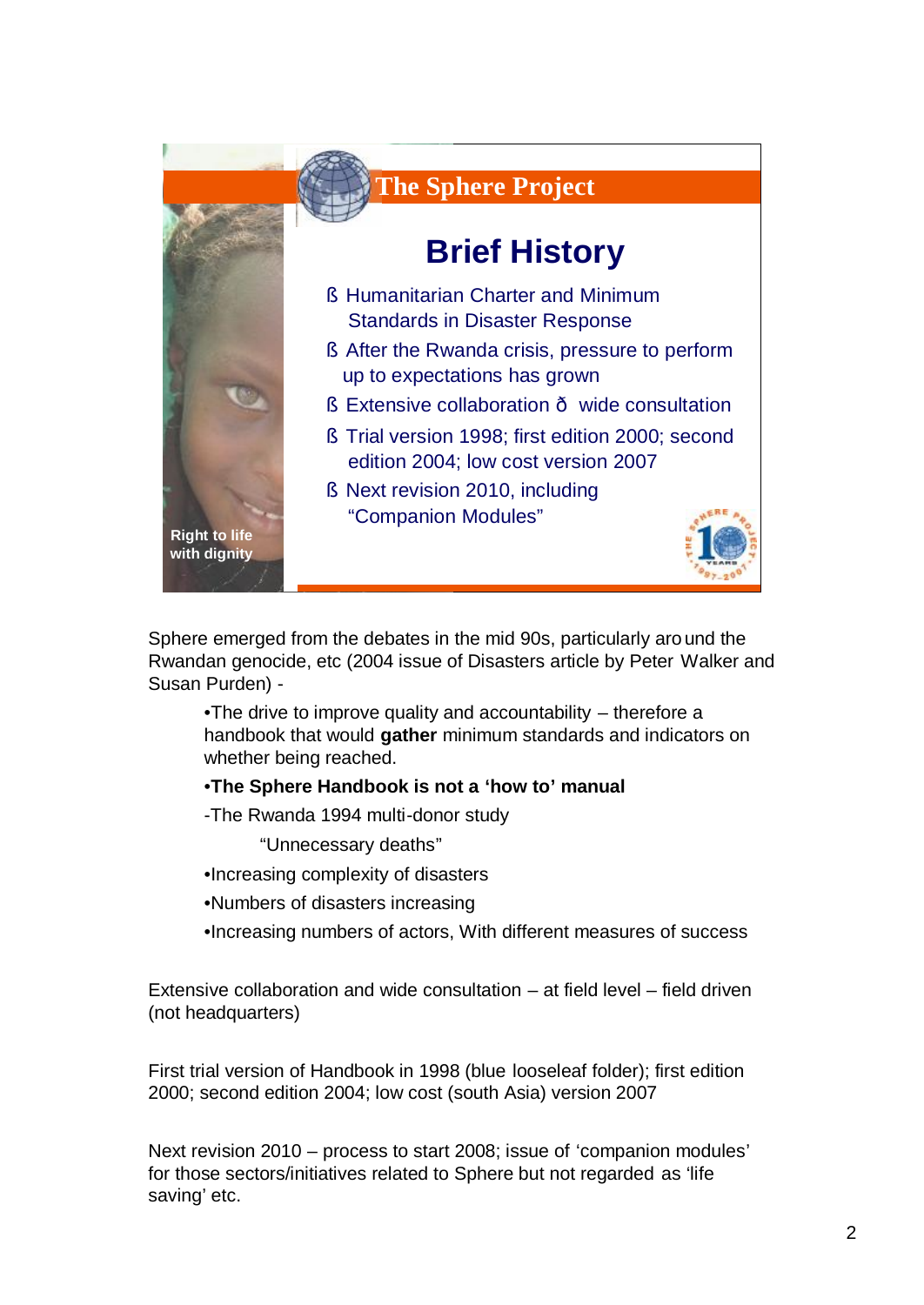

•The Standards Project for humanitarian response.

•Sphere is about Consensus, seeking agreement on which existing texts could be used as universal standards.

•Sphere is 3 things: Process, Commitment and a Handbook

- •3 Elements in the Handbook:
	- ð Humanitarian Charter
	- ð Common Standards
	- ð Technical Standards:

(Watsan, Food Aid, Food Security, Nutrition, Shelter and Health)

•Sphere terminology: Standards, Key Indicators and Guidance Notes.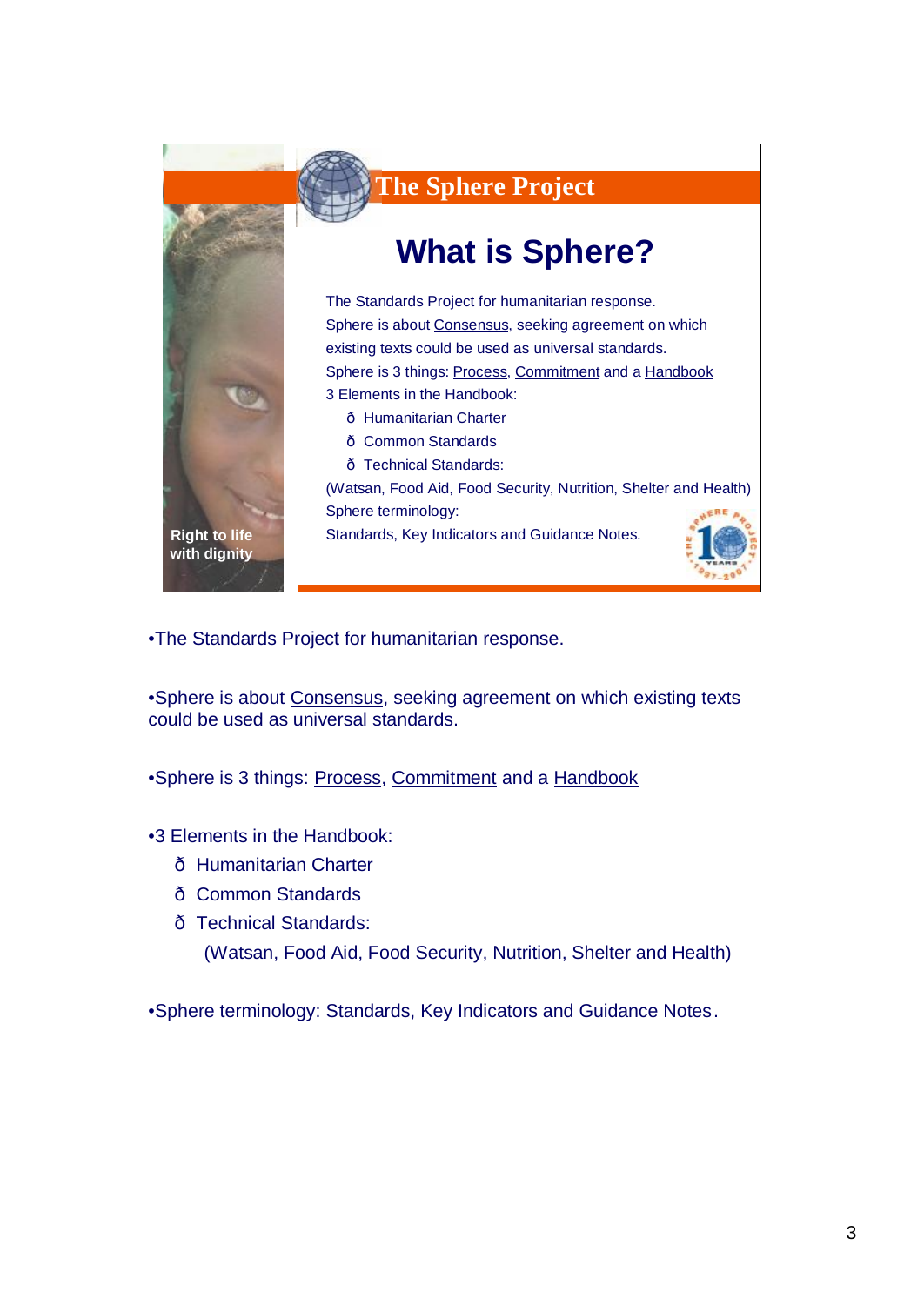

**The Sphere Project The Sphere Project**

# **What is Sphere?**

Rights-based approach:

*Any set of "industry" standards must be first prefaced by a set of "consumer rights"; a beneficiaries or claimants charter which highlights what a person should have as "right" to in a humanitarian crisis.*

Moves humanitarian action from being a supply-chain, Assistance-dominated endeavour to a movement concerned with the rights and dignity of those affected by disasters.

Sphere is as good as its users make it.



•Rights-based approach:

*Any set of "industry" standards must be first prefaced by a set of "consumer rights"; a beneficiaries or claimants charter which highlights what a person should have as "right" to in a humanitarian crisis.*

•Moves humanitarian action from being a supply-chain, Assistance-dominated endeavour to a movement concerned with the rights and dignity of those affected by disasters.

•Sphere is as good as its users make it.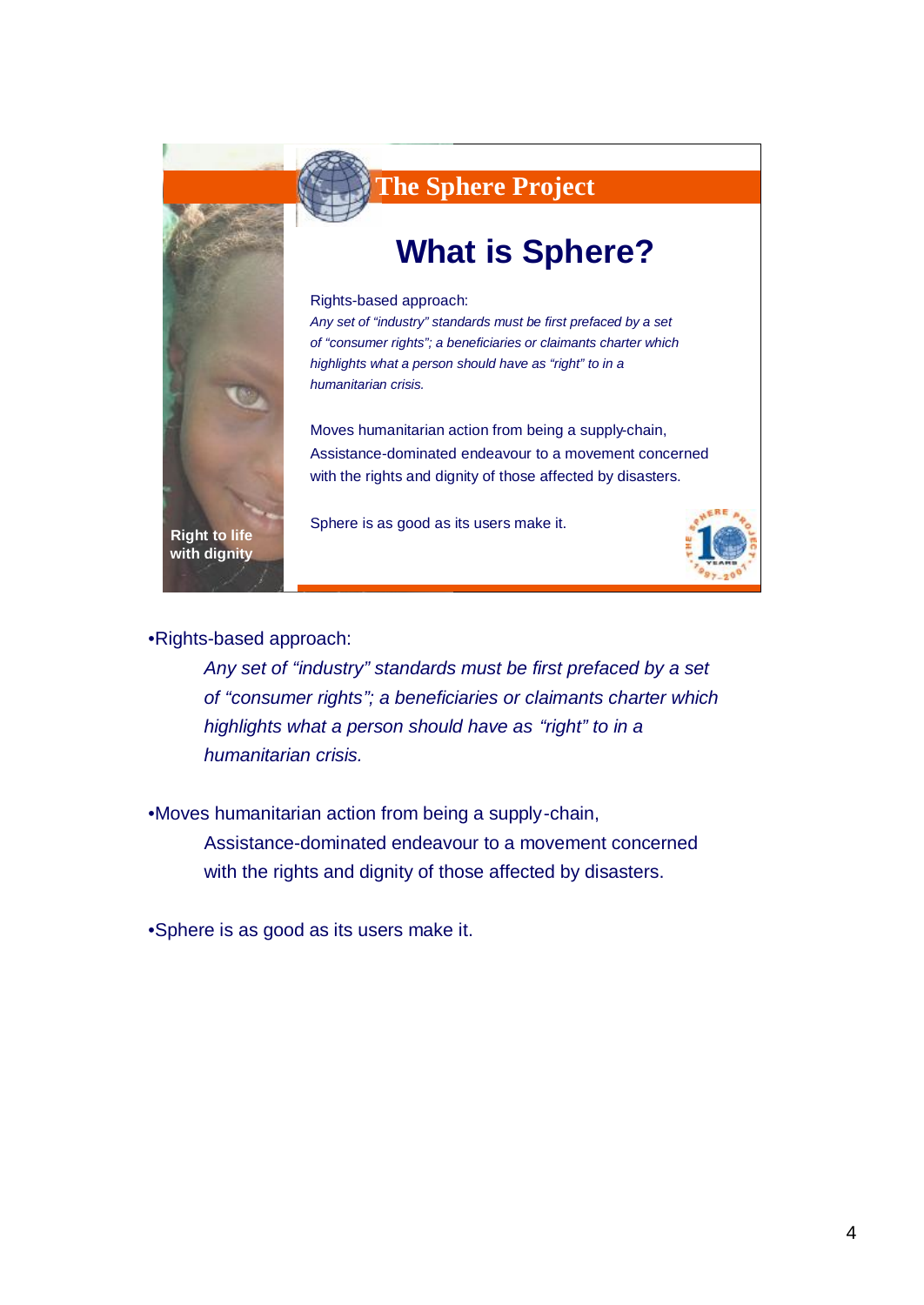

*Goal:* has remained the same from the inception of the project in 1997 . It is a joint project of **two NGO networks** – **InterAction** (US) + Mercy Corps and **SCHR** (Europe), plus several members from SCHR (Int. Federation, Save the Children Alliance, Care International, Caritas Internationalis, Oxfam International, LWF, ACT + **ICVA, VOICE + with new Board April 2005, three new members**: WVI, CRDA and ADH

**One of a number of Q&A initiatives that emerged then and since: Quality Project -> Quality COMPAS, HAP-International, ALNAP, People in Aid. All have similar goals; increasingly trying to collaborate to achieve more coherence for users:**

My *italics* on quality and accountability: often spoken together, but **can't assume one goes with the other**. Quality should include accountability, but often taken in a more 'technical' sense; accountability to whom? To 'beneficiaries', in the case of Sphere in practice so far, is far from frequent ; relevance of HAP-I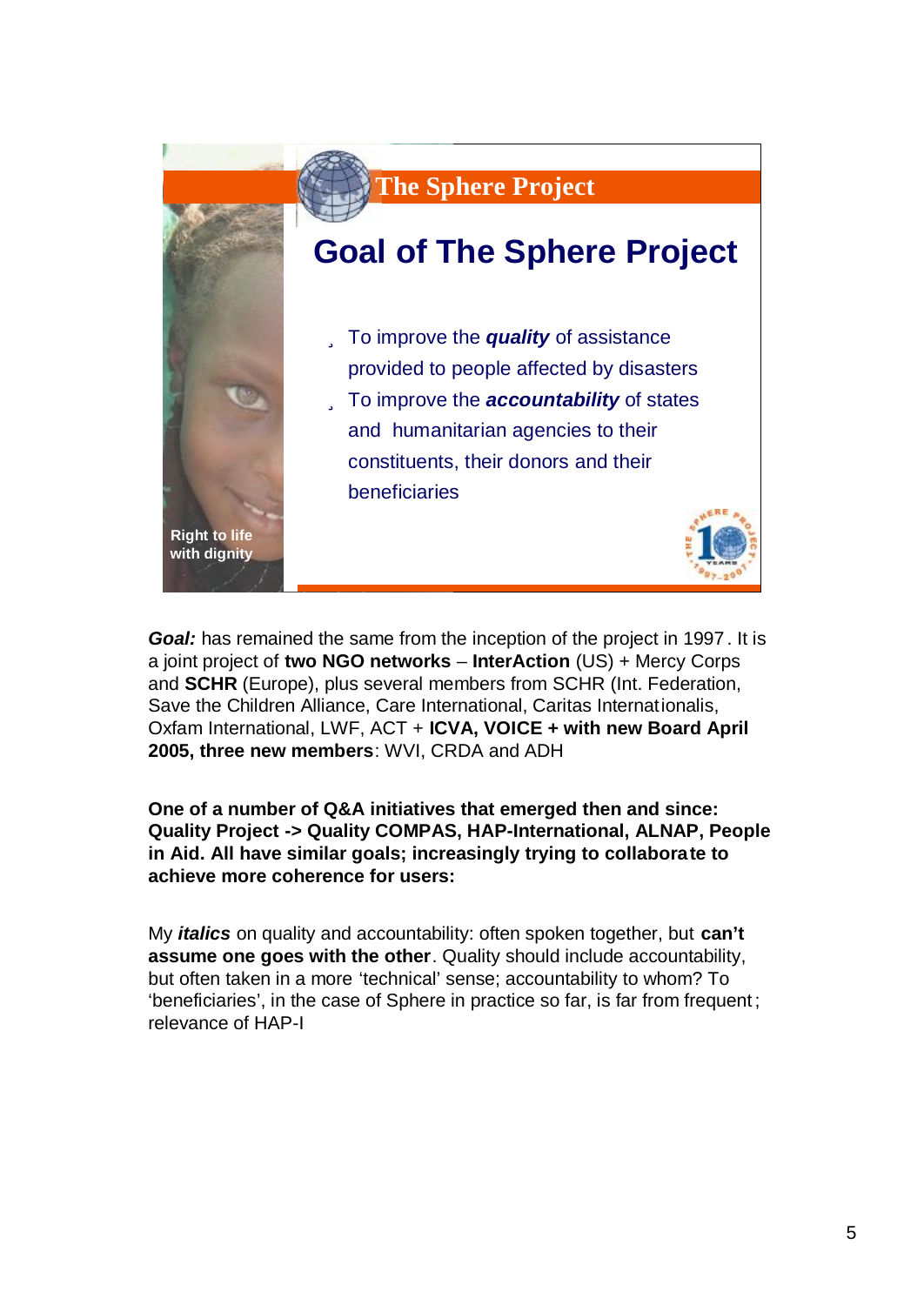

•Sphere is not an NGO nor is it legal entity – 'hosted' by the IFRC

•Importance of **independence from political/donor influence**; value of **not being 'owned' by one organisation** one of the **key strengths** of Sphere

•Remains entirely **NGO owned**; criteria of Board membership

•Board annual contributions fund **1 post (Manager) + office costs in Geneva**

•These 'core' costs – **not dependent** on donor support. Will last therefore as long as Board committed enough to support it

•Donors support program activities – ToTs; e-learning; promotion; networking etc.

| 2007-9 new proposal:        |                     |  | CHF 3,106,403 (US\$ 2,712,087 (Nov 2007)) |
|-----------------------------|---------------------|--|-------------------------------------------|
| <b>Board contributions:</b> | CHF 585,093 (19%)   |  | (USS 510,823)                             |
| <b>Donors:</b>              | CHF 2,521,310 (81%) |  | (US\$ 2,201,264)                          |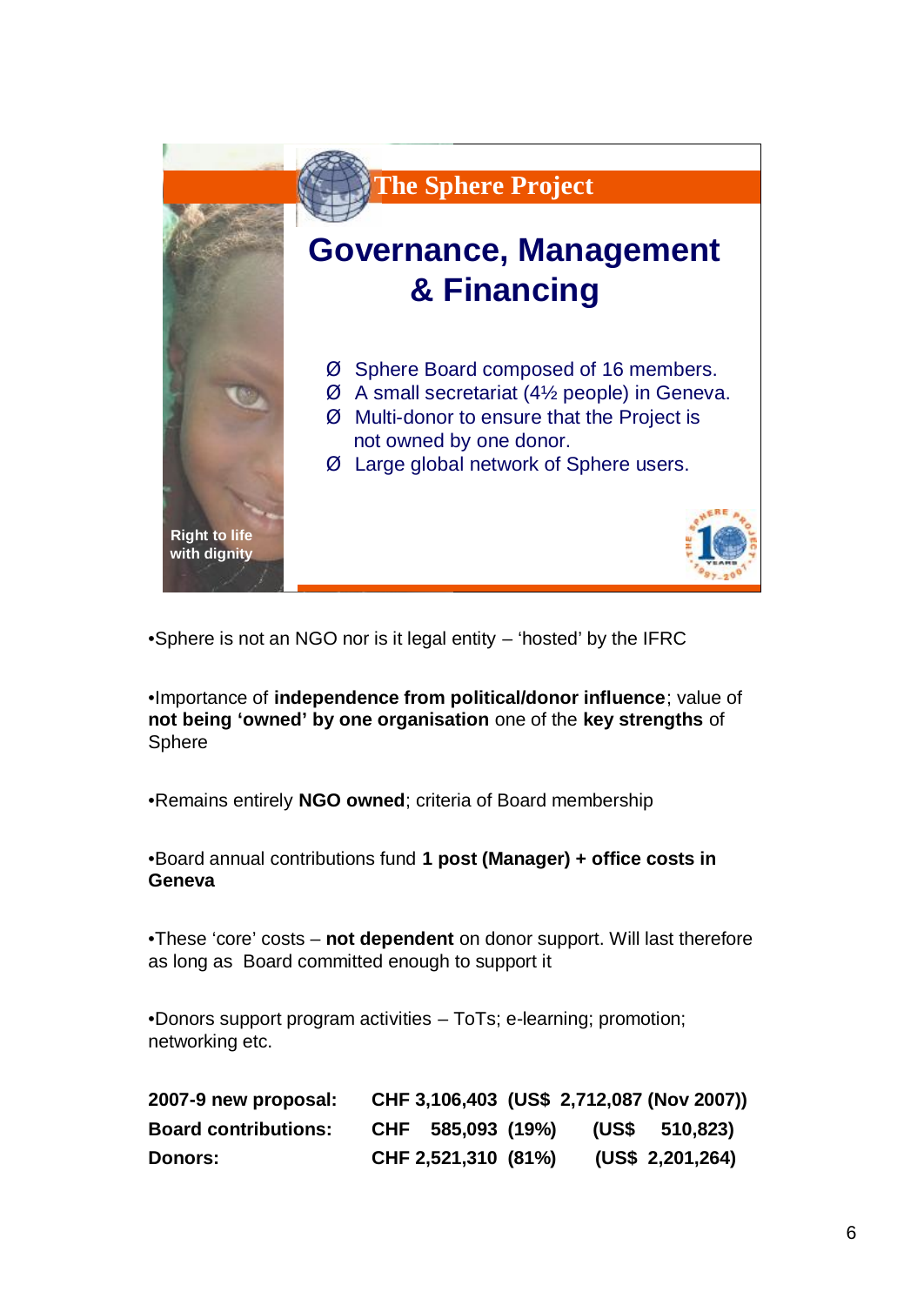

- Each disaster is unique and must be treated as such.
- Perceived as more clinical professional approach.
- Reduces humanitarianism to an assistance 'business'.
- Supply driven instead of being value-driven.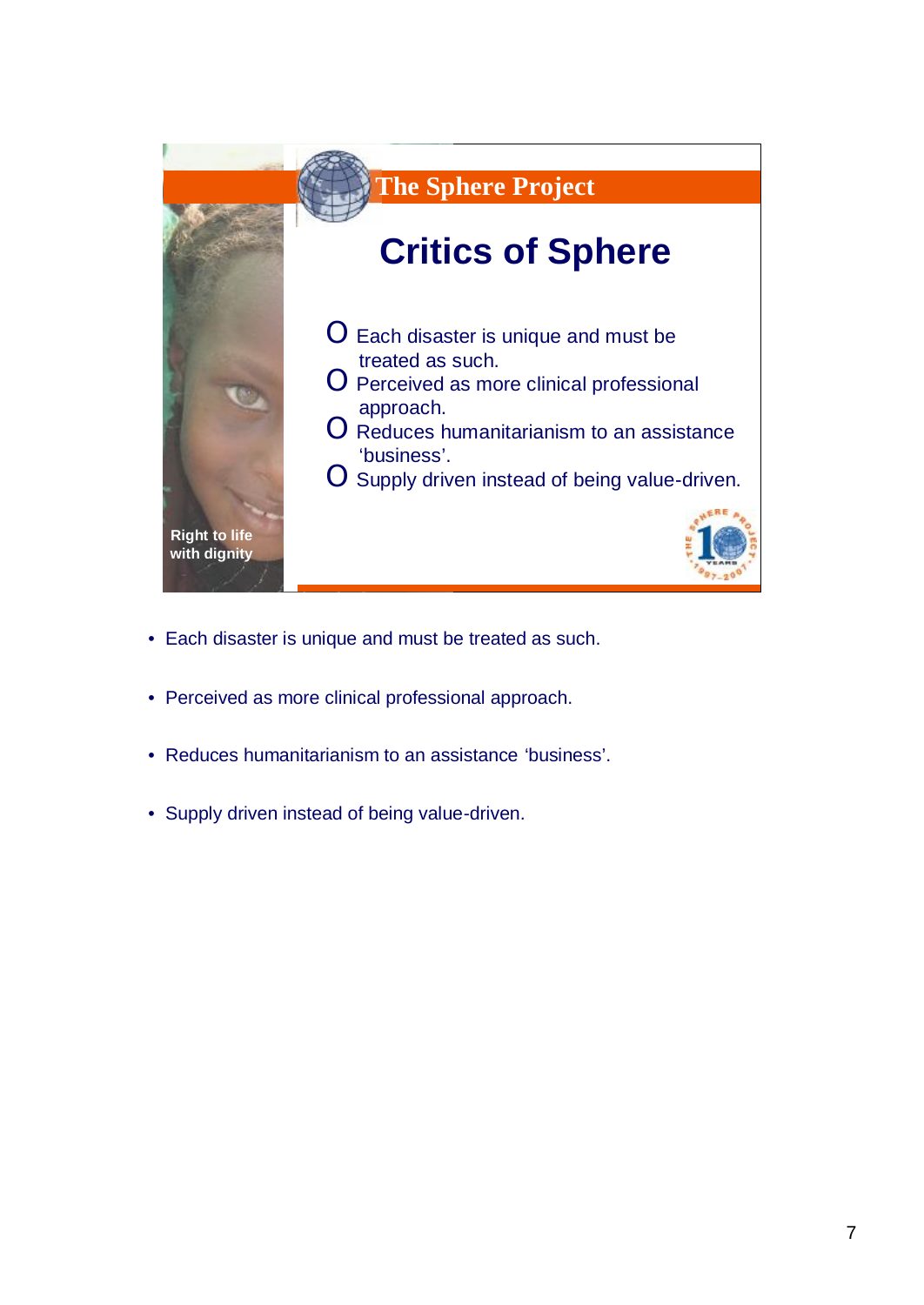

- Allows meaningful discussions about people's rights.
- Provides common language and common goals.
- Professional Standards, interpreted restrictively as technical norms, grossly fail to support victim of war and disasters.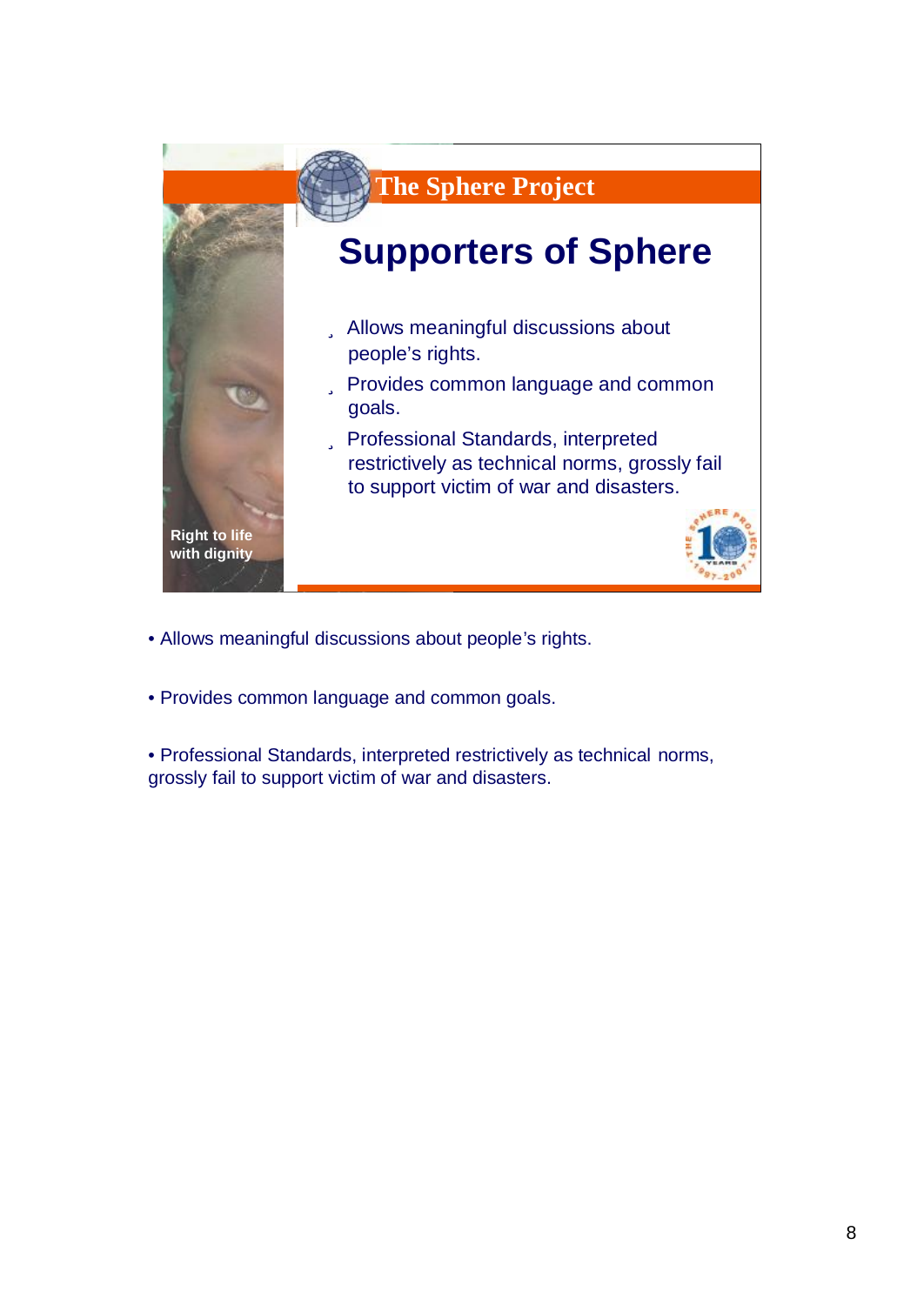

#### **2004 edition of the handbook: Principles and practice:**

Humanitarian Charter + RC/NGO Code of Conduct as an annex – **the principles on the basis of which** technical standards + indicators + guidance notes – **the practice Standards common to all sectors** chapter – assessment and **project cycle** + **personnel**

New elements:

. Potential for coordination amongst agencies, of all sectors.

**Food security** added as an additional sector to go with food aid and nutrition. Recognises the development of this 'new' sector since 2000 edition,

**'Cross cutting' issues** included more strongly within each of the sectors, in the guidance notes: things to think about in relation to those made more vulnerable by a disaster. In particular:

- protection, a particular concern of donors, HIV/AIDS, gender:

Includes a searchable CD Rom

### **NB a key finding of the consultations on the future of Sphere:**

the handbook needs to be regularly revised if it is to remain current.

Next revision is therefore scheduled for 2010 (preparation during 2008-9) – will need to respond to issues raised during first session, about relationship with other initiatives (+ more later) + developments in sector since 2003-4 (psychosocial, education, livelihoods/livestock; 'issues': military/other actors)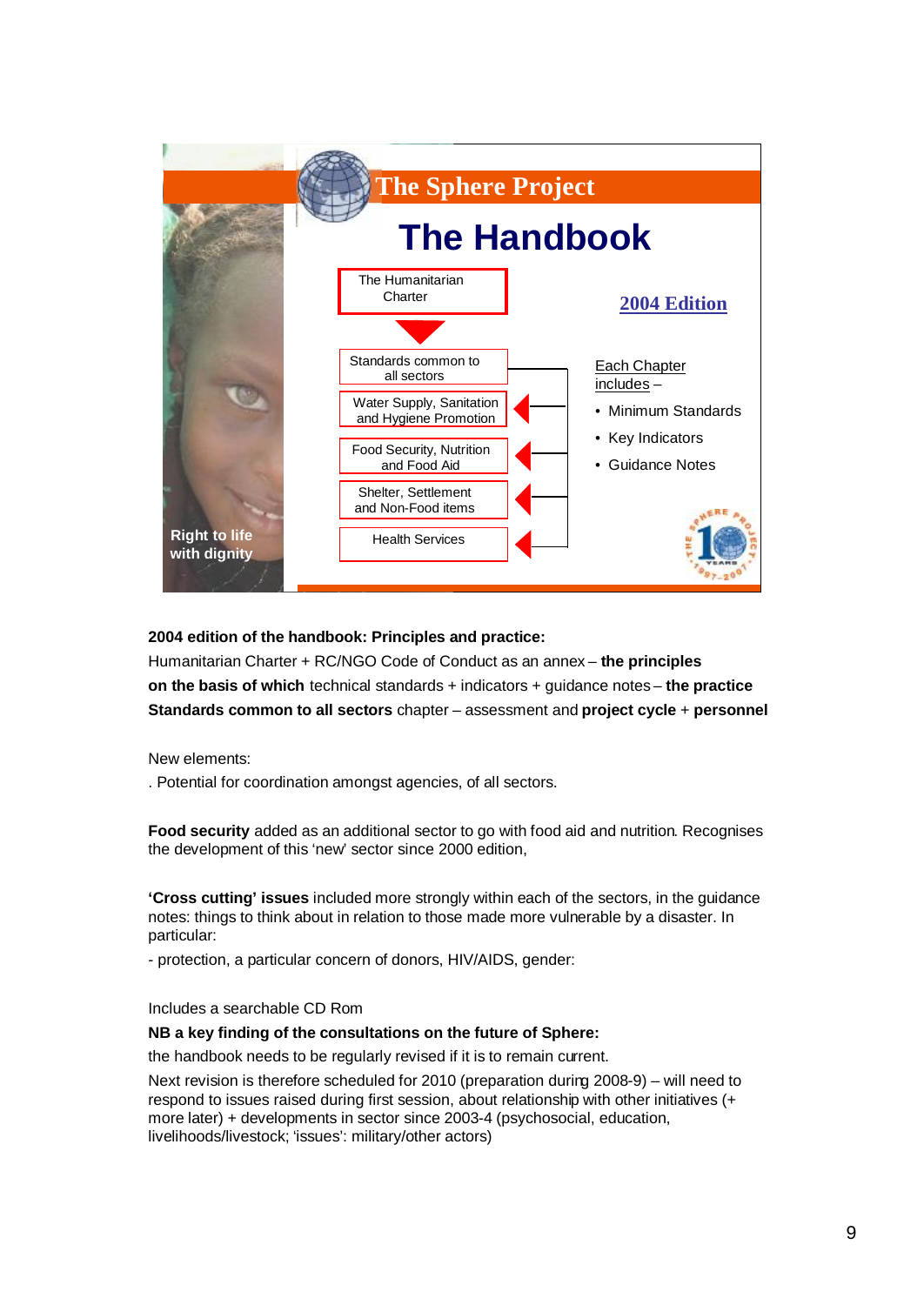

**Two key points made in Evaluation, and ongoing:** 

- **- HC less well known than the standards**
- **- Often confusion between standards and indicators**

**Therefore will spend a little time on those two points**

**'Rights based approach' (though essentially combined with needs based); foundation of rights set out in HC:**

**Right to life with dignity**

- **- Universal Declaration of Human Rights**
- **- Civil, political, economic and social**
- **covenants**
- **- The Geneva Conventions - Convention against Torture**

**- Rights of the Child**

**The distinction between combatants and non-combatants**

- **- Geneva Conventions**
- **- Rights of the Child**

**The principal of non-refoulement**

- **- Convention on the Status of Refugees**
- **- Convention against Torture**
- **- Rights of the Child**

**There has been debate around the particular choice of these pieces of international law; Some criticise 'picking and choosing' laws; a product of its time.**

**It wasn't revised at the same time as the handbook (difficulty of reaching consensus again?), and that means there are still outstanding issues raised at the time of the 2000 edition – particularly it's validity legally??**

**Some question whether:**

**It should still exist in its current form?** 

**A more widely acceptable form could be found of linking the principles international humanitarian law with humanitarian action?** 

**This will come up in the next revision**

**HOWEVER IN PRACTICE:**

**In use of the handbook, the focus is very often on the standards and particularly the indicators – rather than the HC. For some that's regrettable (overlooking the principles underpinning the action), for others it's a good thing (lack of agreement on the HC, and it's the quality of the work that counts).**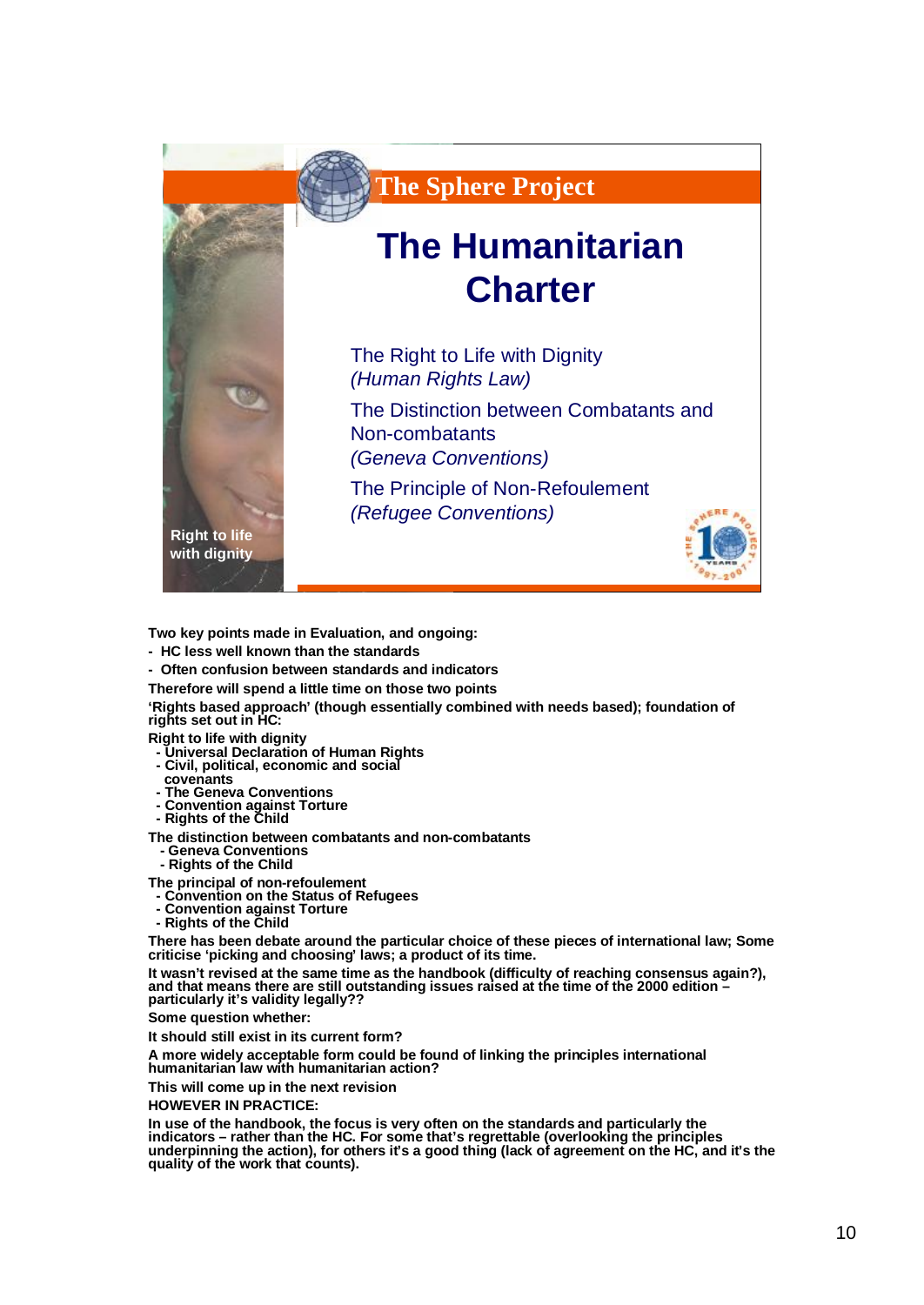

Sphere is better known for technical content than for the Humani tarian **Charter** 

Strong advocacy is required at field level to reaffirm the importance of the Humanitarian Charter

Adoption of Sphere by UN agencies

Keeping Sphere relevant in an evolving humanitarian sector – Handbook revision?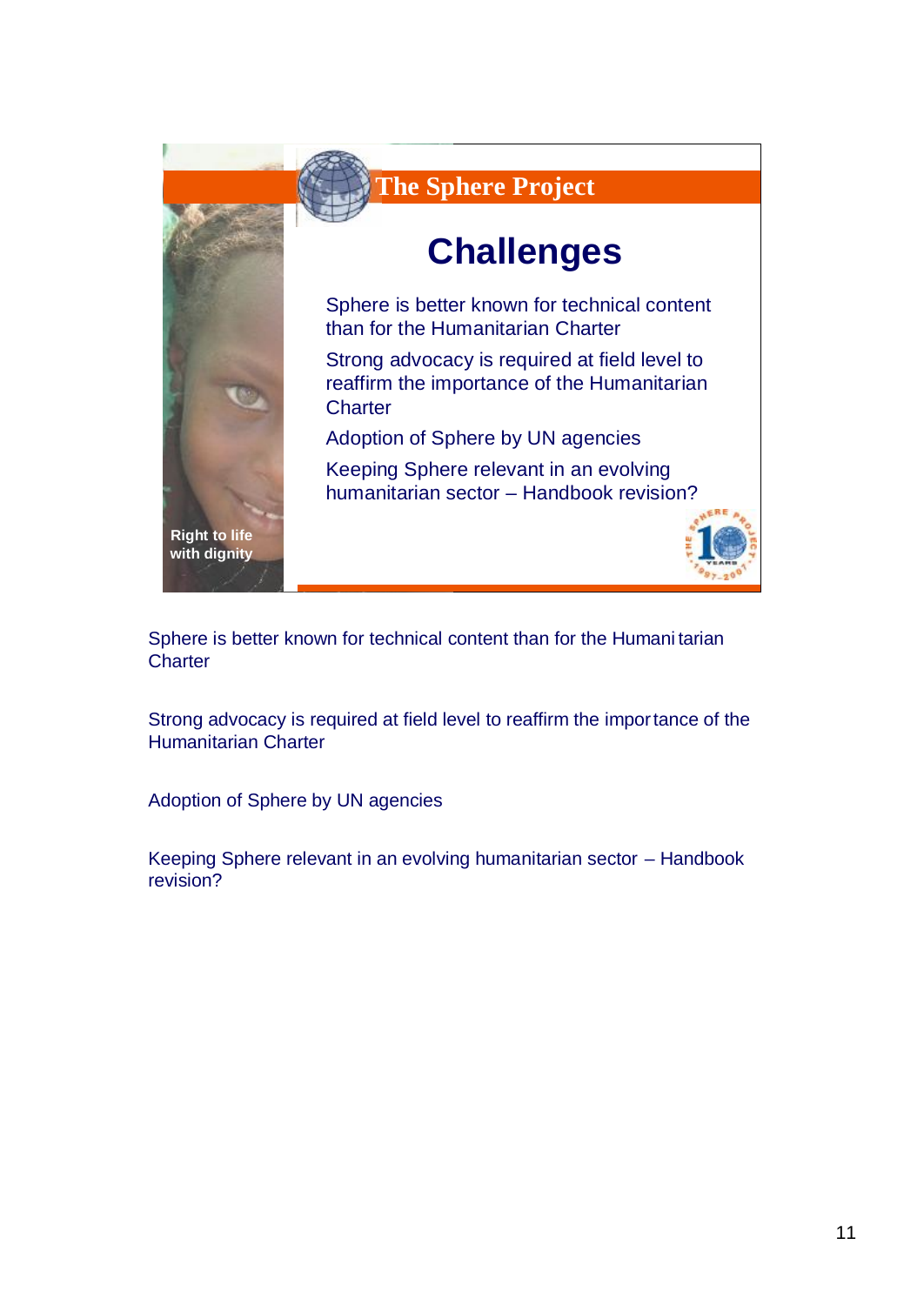

•It is clear from the presentations and discussions yesterday that Sphere is just a part of a much wider discussion around the disabled person in emergencies.

•However, Sphere does make an attempt to address the rights of di sabled persons, within the wider context of vulnerable groups, while focusing on specific technical 'life-saving' sectors.

•Disabled persons are included as a 'cross-cutting' issue and in the standards common to all the technical sectors

•NB in the **guidance notes** the **context** is highlighted, and how this should/could affect the implementation of the standards and choi ce of indicators. E.g. of guidance note for the first water standard, on access and water quantity, breaks down water needs into survival, basic hygiene and basic cooking, to reach a guide of between 7.5 and 15 litres perpersonperday.

•**NB** It's here that **crosscutting issues** are highlighted: women, children, disabled people, HIV/AIDS, protection, environment, older people

•Likely to be here that much of the revision will take place – highlighting where contextual issues have changed: military/other actors: 'companion modules' etc.

•To put this into context, Sphere is 10 years old; the present Handbook is 2004 so was processed already in 2002/3; the context has changed so Sphere (and therefore the Handbook) should reflect this; many is sues are now being 'mainstreamed' (even cross-cutting issues) so how to relate to these?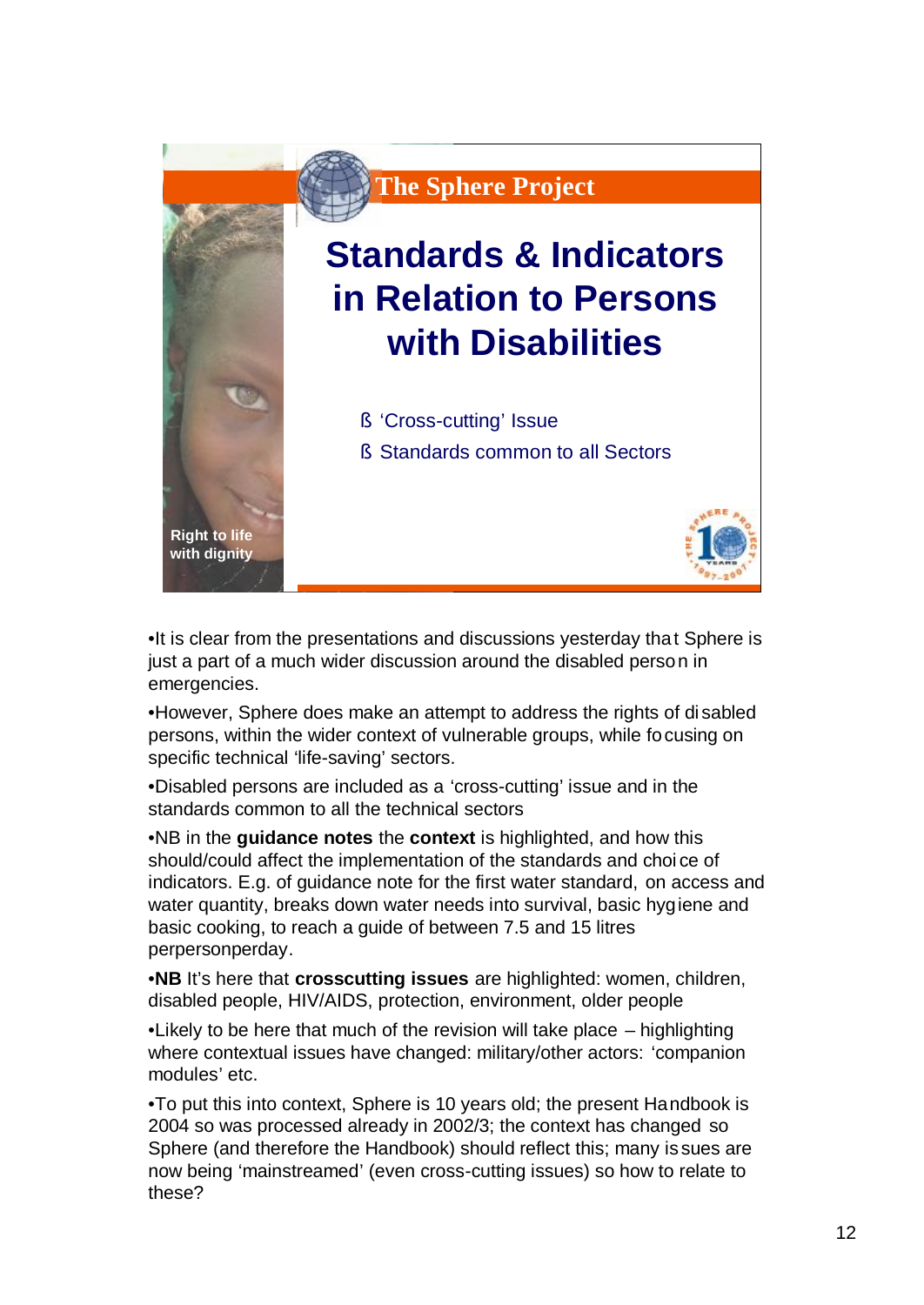

Disabilities falls within the cross-cutting issues –

- Children
- **Disability**
- Environment
- Gender
- HIV/AIDS
- Older People
- Protection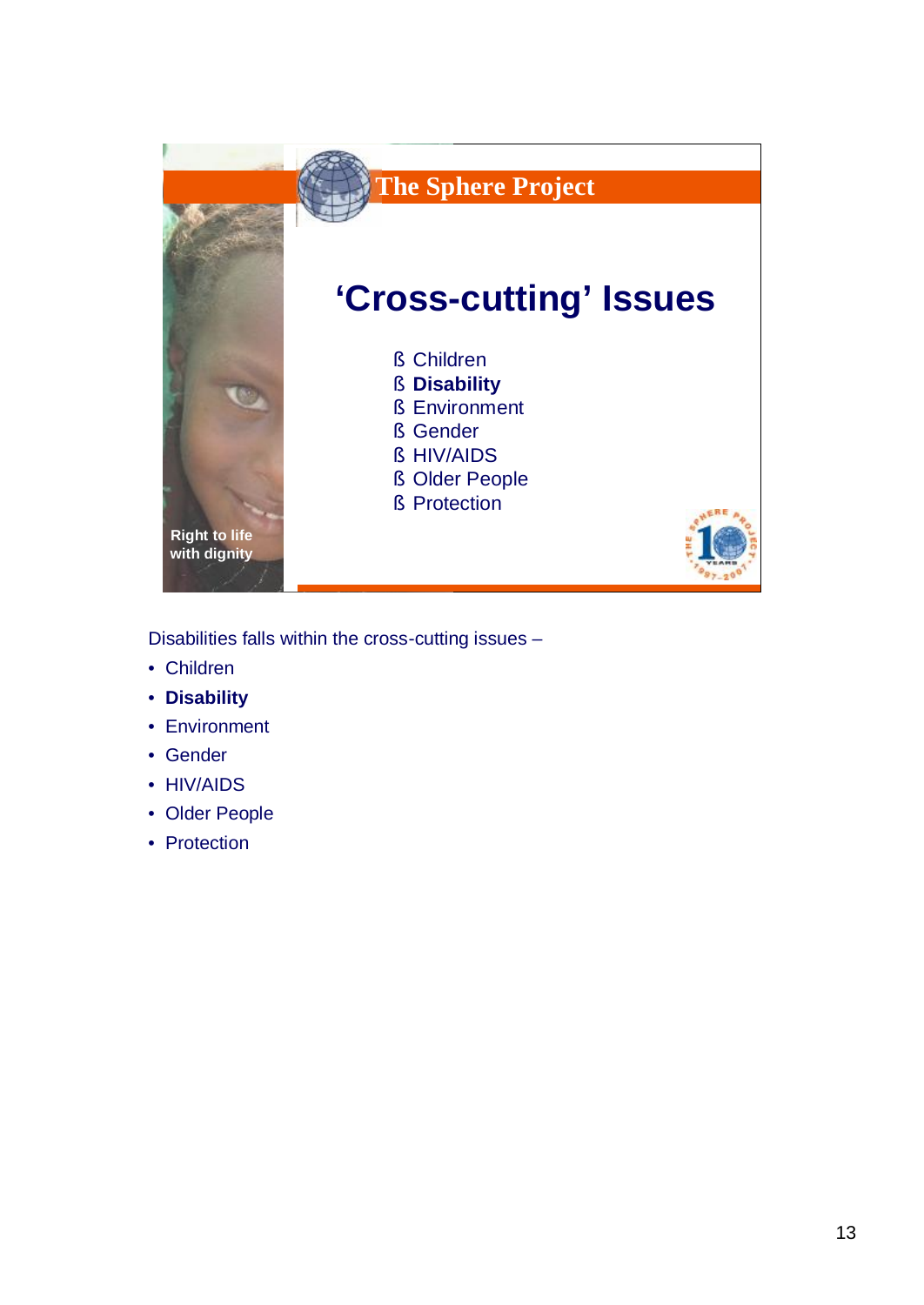

In the Standards common to all sectors (watsan, health, shelter, food/nutrition etc.) focus is placed on –

- Participation
- Initial Assessment
- Response
- Targeting
- Monitoring
- Evaluation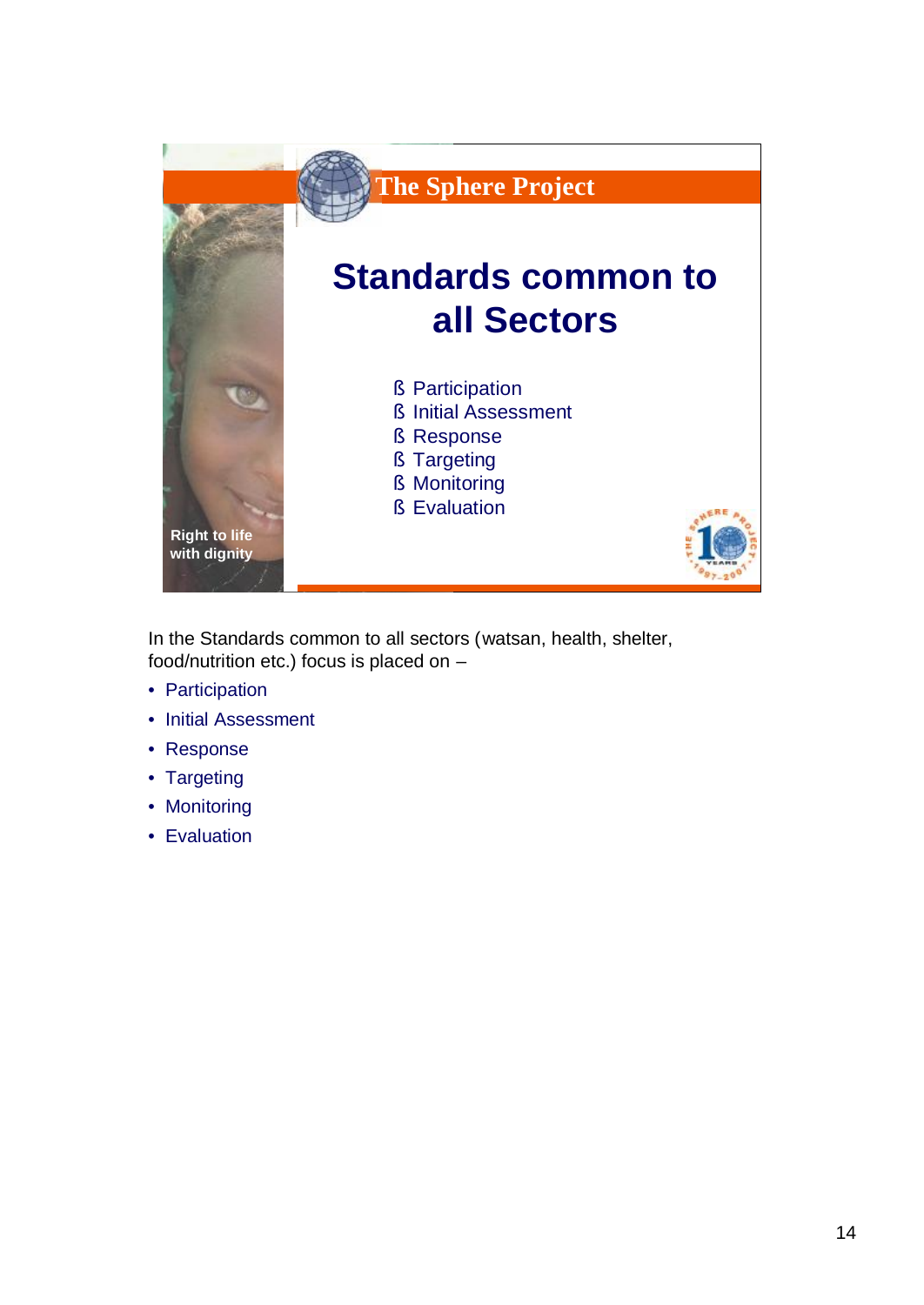

- Participation *representation of all groups*
- Initial Assessment *inclusion of all groups*
- Response *meeting actual needs*
- Targeting *include representatives of all groups*
- Monitoring *all groups regularly consulted*
- Evaluation

There are also standards referring to aid worker competencies an d responsibilities and the supervision, management and support of personnel where the reference is made to 'paying attention to vulnerable groups' and having to be provided with appropriate training and orientation  $=$  increasing awareness.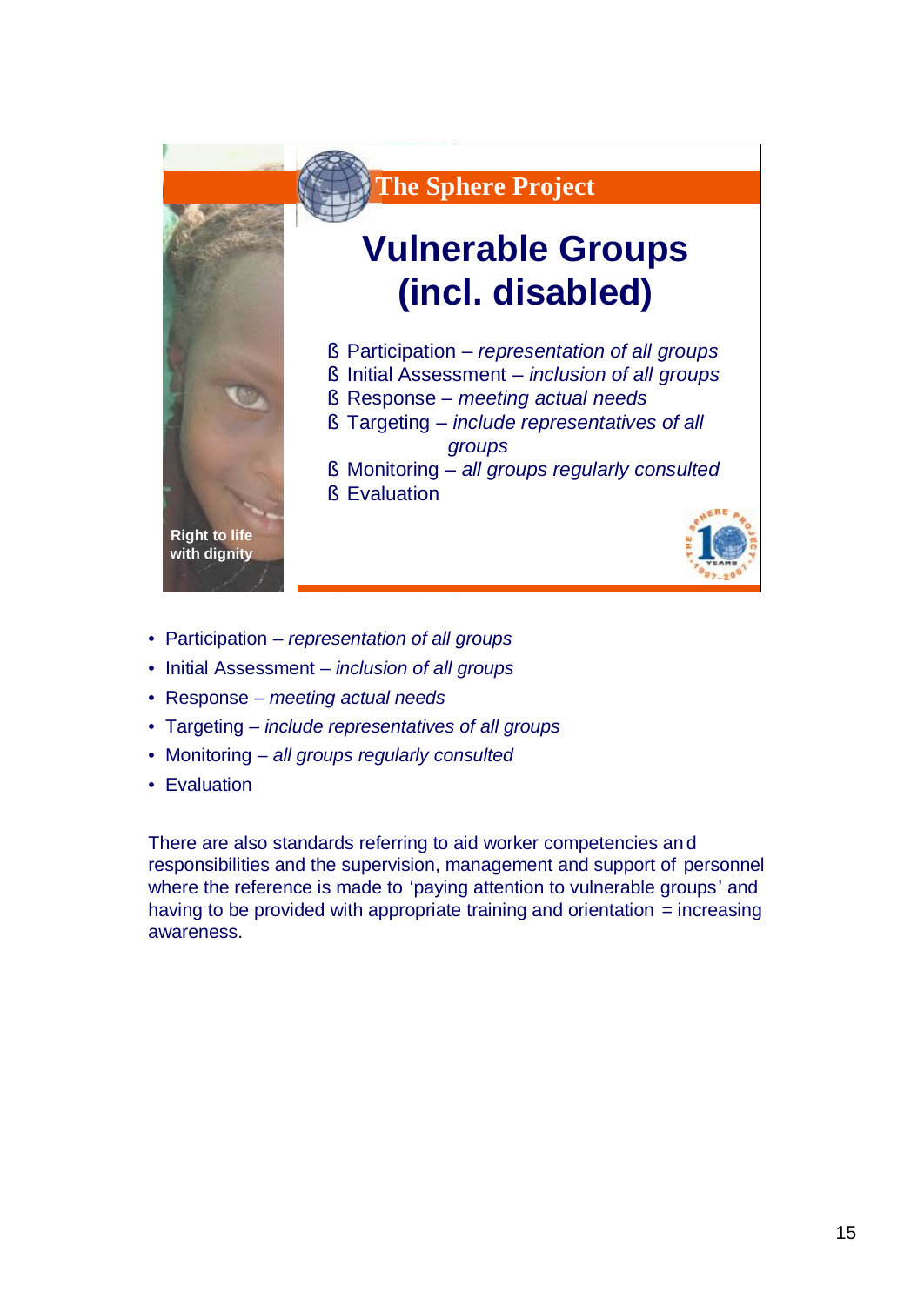

Some practical examples of supporting the rights of vulnerable groups (from the Handbook) –

- Suitable toilet and washing facilities
- Water distribution points accessible
- Access to food aid/nutrition
- Disabled persons not neglected or overlooked
- Adequate shelter provided, including privacy
- Suitable roads/paths/ramps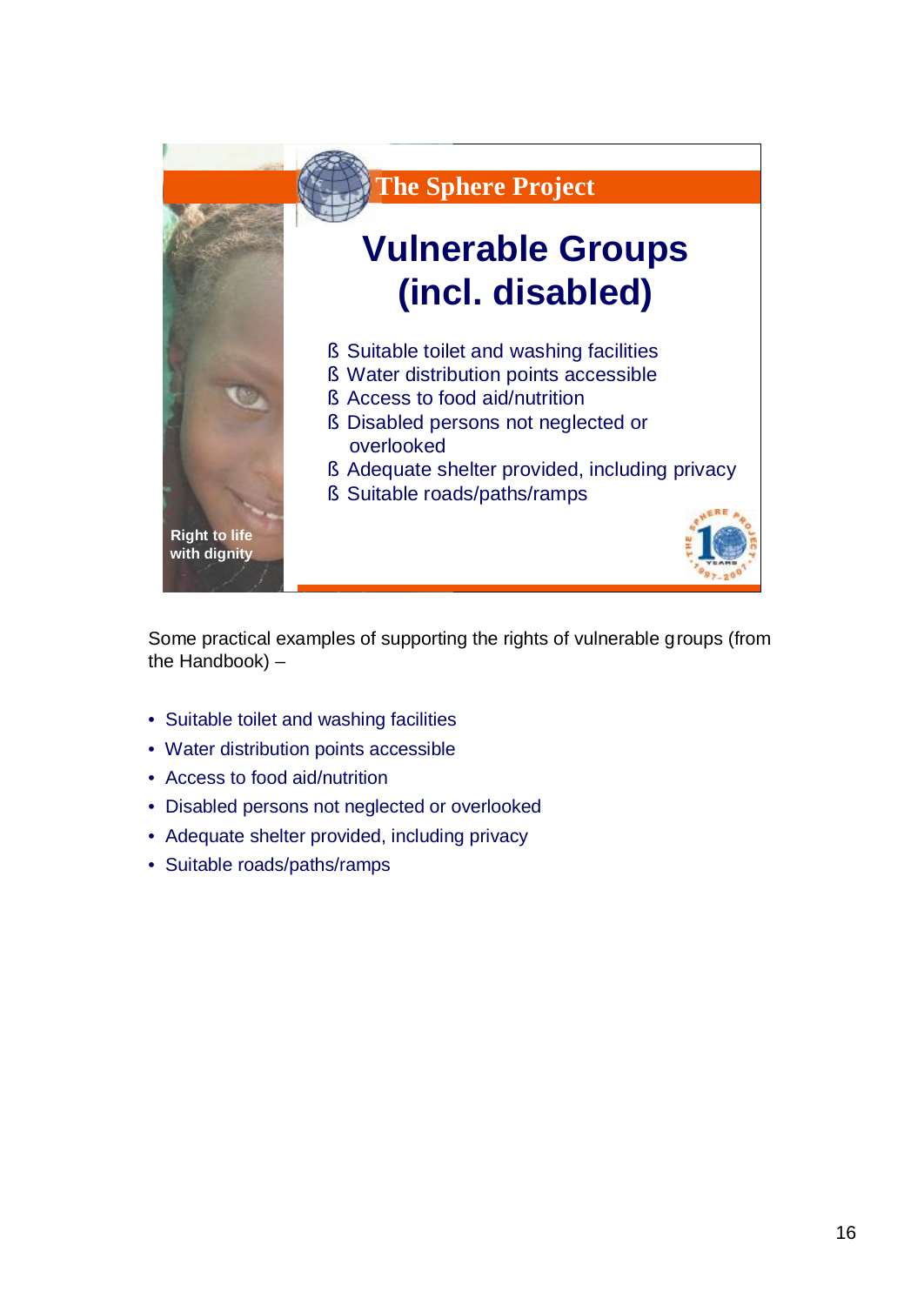

Here are a few of the significant challenges with regard to vulnerable groups (including the disabled) from the Sphere perspective -

•How to ensure engagement of vulnerable groups in elements of common standards (assessment, response, targeting etc.) – it's more the approach than a technical standard

•It's necessary to consider how to engage vulnerable groups in disas ter preparedness as well as increase awareness of NGO staff and Sphere practitioners during training programs

•Has the time come to specifically 'mainstream' the rights of vulnerable groups – and if this was to happen, how would Sphere relate to this mainstreaming? This is not an initiative to be started by Sphere and would surely be for discussion during Handbook revision process.